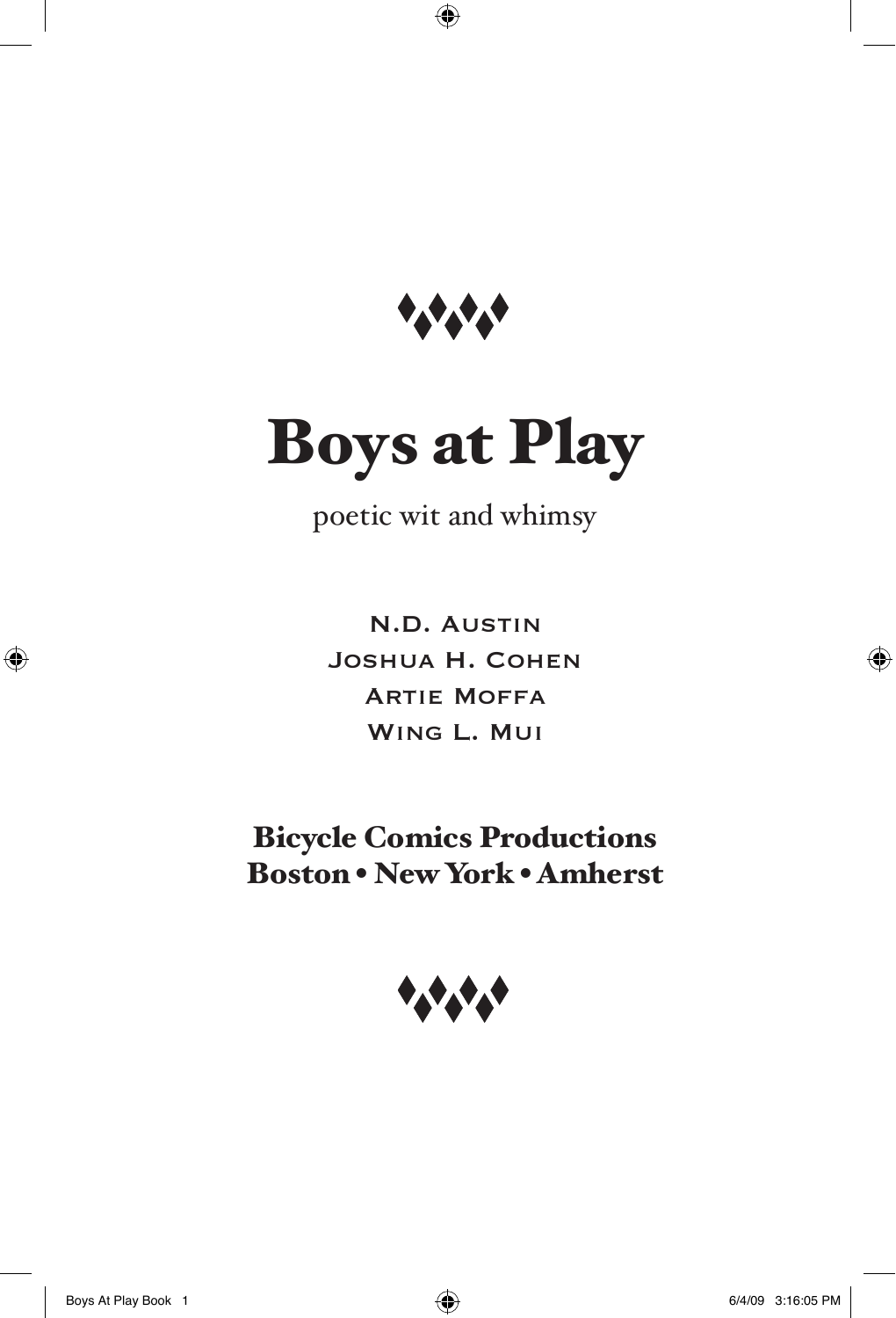Copyright © 2009 The Boys at Play.

All rights, including future publication rights, to the works printed herein remain with the individual authors. The right to publish these collected works, in book or electronic form, is solely that of Bicycle Comics Productions.

⊕

The Notes section on page 50 of this book constitutes a continuation of this copyright page.

If you purchased this book without a cover, that is really weird, because we here at Bicycle Comics think the "mail back the cover for wholesale credit" system is shockingly wasteful and we're not doing that with this book. Also, Artie worked hard on the cover design, and he's a little bummed you missed out on it.

Bicycle Comics Productions 2212 Mystic Valley Parkway Medford, MA 02155

⊕

Please visit us at: www.AliensRansackedMyRoom.com/boys

This book and other fine volumes for sale at: www.poetryslam.com

For every copy of this book sold, regardless of format or cover price, the Boys at Play will donate \$1 to Amherst College, their alma mater: www.amherst.edu/alumni

Set in Hoefler Text and Copperplate Regular Book concept and design by Artie Moffa Printed in Salem, Massachusetts

Tonight's Losing Lottery Numbers: 10 9 8 7 6 5 4 3 2 1

ISBN 978-0-9819920-0-6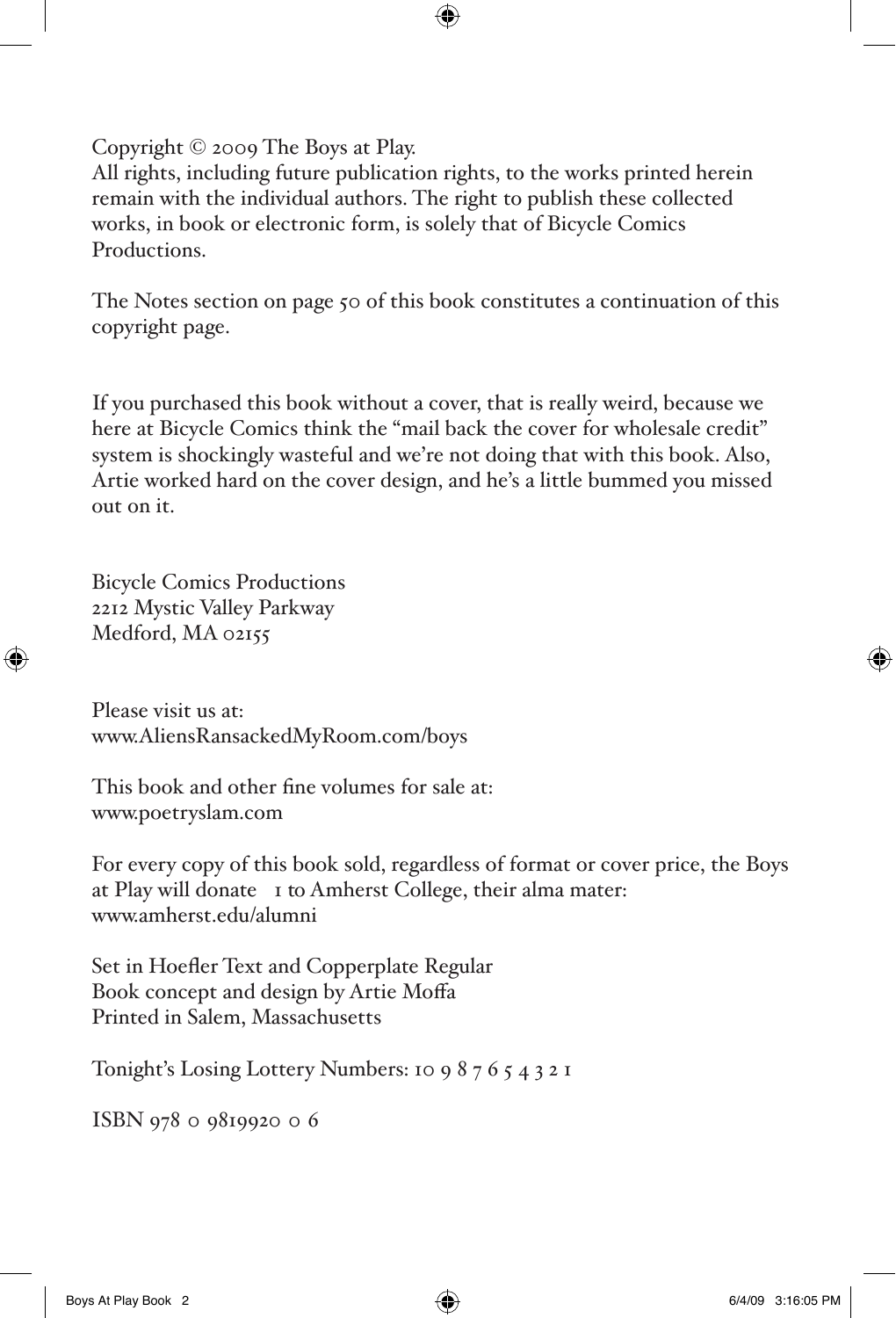Amherst College is a small, private liberal arts college in western Massachusetts. It has a knack for producing more than its fair share of poets, including the authors and editor of this humble volume. Amherst provides generous financial aid to students of modest circumstances, and it rejects the rigid curricular requirements which prevail at many of its peer institutions. In support of (and with gratitude for) these two policies, the publisher will donate \$1 to the Amherst College Annual Fund for every copy of this book sold. *Boys at Play* would make a lovely graduation gift. Ahem.

⊕

This book is not associated with or endorsed by the Trustees of Amherst College.

⊕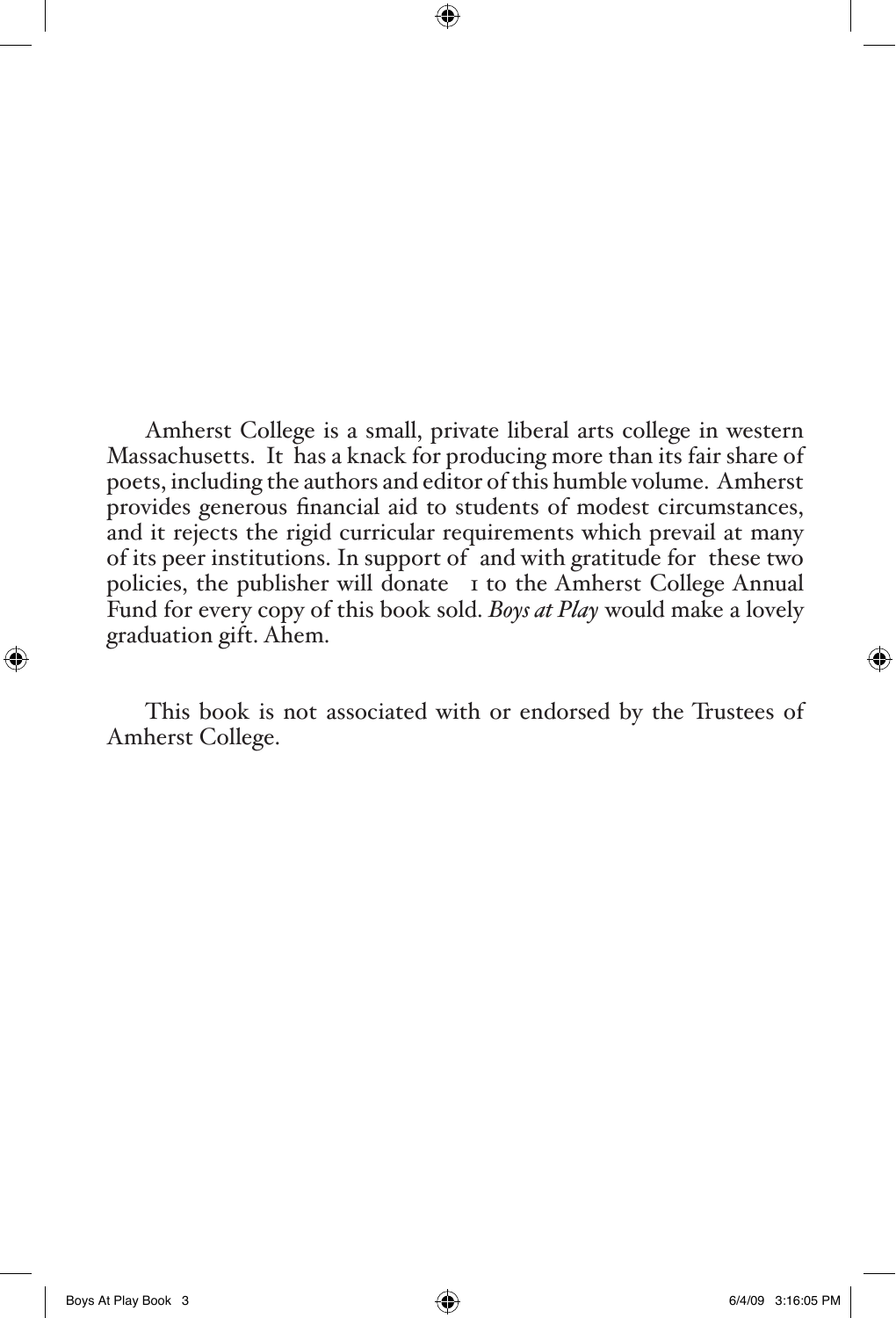## Contents by Author

## N.D. Austin

- 5 On Carrying Up Tea To the Terrace
- 5 Sorry, I Didn't Recognize You With Your Clothes On

 $\bigoplus$ 

- 14 To All Of the People I Have Ever Made Out With Who Wanted To Move Further Faster Than I Did, and In My Experience That Has Been Most Of You:
- 15 Dear Son

⊕

- 15 Said Mrs. Robinson to Benjamin
- 20 A Conversation I Had In My Head Last Week With An Old Friend Who I Have Had A Crush On For Forever
- 30 Commuting In Hades
- 30 Why I'm Ruined These Days
- 36 Why I Can't Visit You In America
- 36 Let the weak say: I am strong.
- 36 New York After Dark
- 36 The Two-Party System
- 39 The Fisher of Men at Key West
- 42 Man Waiting By A Tree
- 42 Where the Ignorant Armies of our Escapist Fantasies Clash by Night
- 43 Queen's Gambit
- 43 Become Worshipped Like A God, Rather Than Cooked In A Cauldron and Eaten: A Recipe For Success In A Primitive Land
- 43 Upon Coming Across A Random Drawing Entitled "Norman Rockwell Slapping An Orphan With His Wang," I Fleetingly Face A Crisis Of Cartesian Skepticism
- 43 El Tango del Power Cord Tangle
- 48 A Letter to the Universe
- 48 The Question Is Not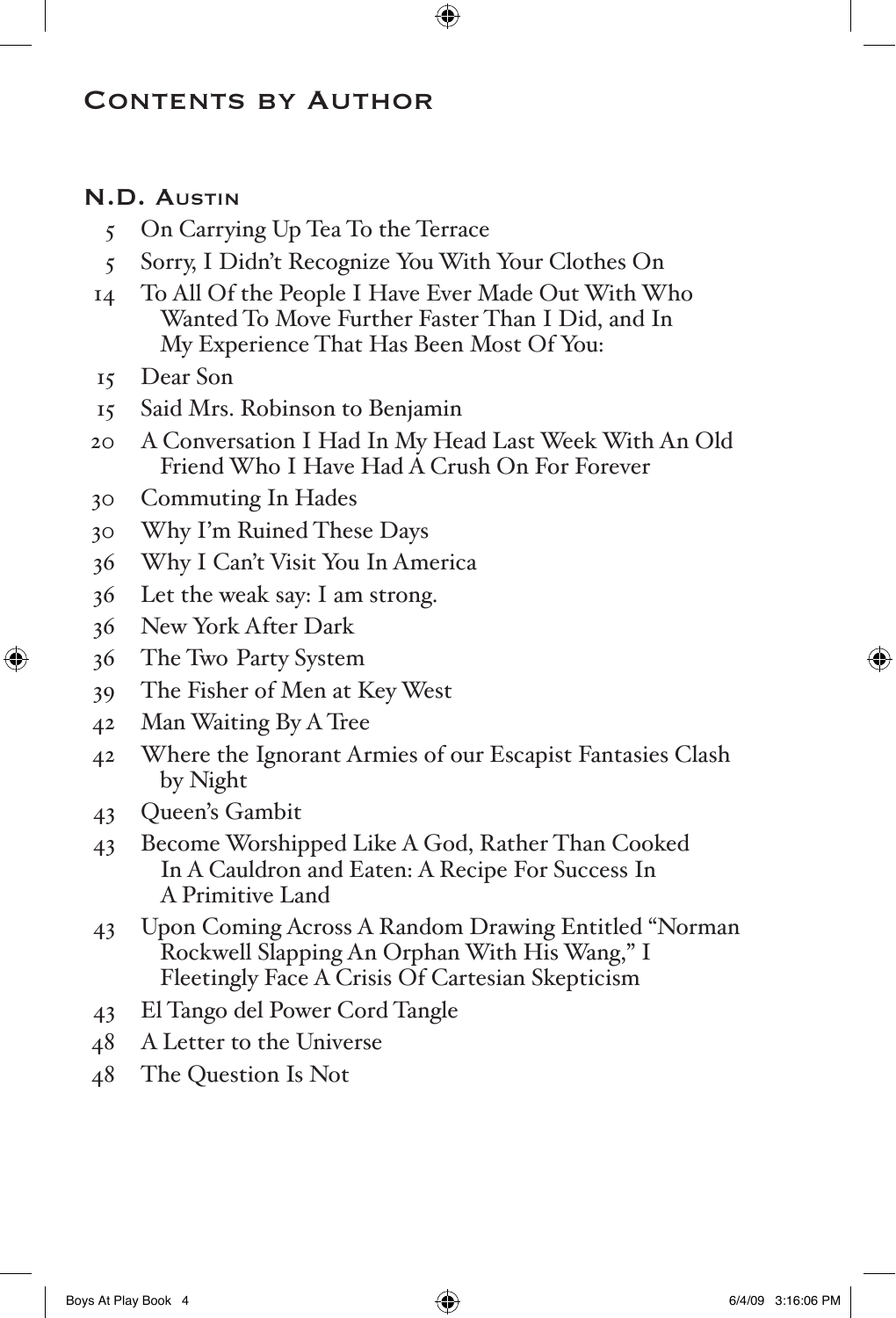## Joshua H. Cohen

- Smart
- What Else Rhymes With Love?
- Dealing in Metaphors
- Anything You Want
- Maggie's Song
- Finale: The Fall of the Tower of Babel
- June
- Fun and Games (excerpt)

## Artie Moffa

- Avoid Again in Poetry
- Stereo Sun
- On Poetry and Publishing
- What my Sister Would Probably Say About my Text Message Limericks

 $\bigoplus$ 

- The Graduate
- Pirate Apology
- Sonnets for Daylight-Saving Time
- The Favor

⊕

- Skywriting
- At the Harvard Natural History Museum
- African Hedgehog
- The Sound of It
- Oblivio
- Rock Star
- Lion
- Dr. Willoughby and Miss Carrilou on Safari

## Comics by Wing L. Mui

- Seventh Draft!: Circumflex
- Seventh Draft!: Poetry
- Seventh Draft!: Web Comic
- Meh: For the Ladies
- Meh: Best Idea Ever!
- Seventh Draft!: Adventure!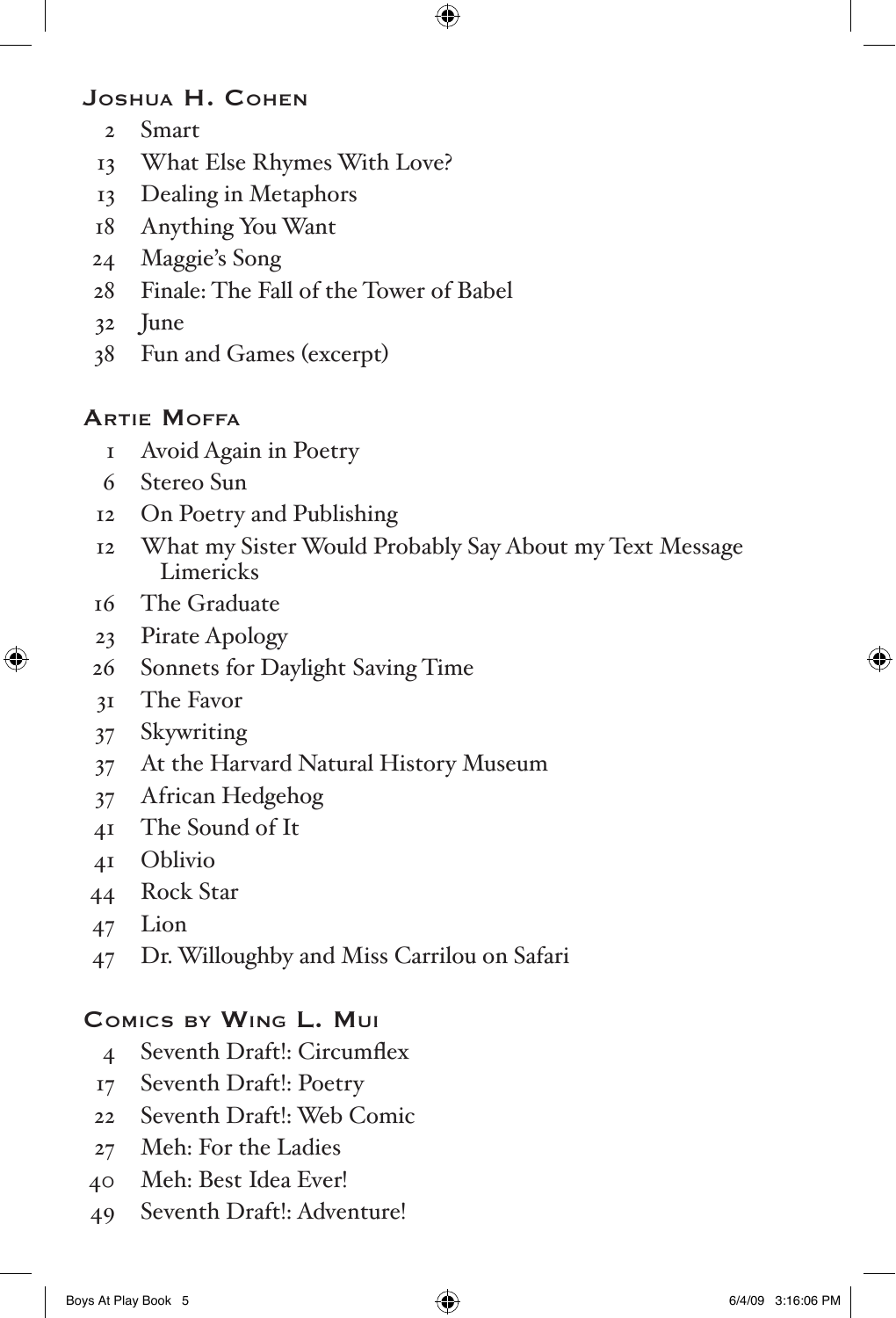#### Austin • Cohen • Moffa • Mui

⊕

# Avoid Again in Poetry

Avoid "again" in poetry. It's altogether much too hard To use, for the unwary bard Who hopes to try his hand at rhyme Might choose it as a mate for "ten." But from the mouths of Southern men, It comes out with a hint of "gin." It varies with the state they're in. What if, perchance, some cockney'd Brit Pronounces, like the soggy twit He is, the word like "rain" or "pain" Or "train"? You know, that's quite correct, Pronounced in English dialect. Some Appalachians I have heard Put extra A's inside the word. "A-gay-an" is the sound they use. You meant the sound you learned in school. But you're not universal. You'll

Avoid, again, in poetry. You'll hint, and give us just a glimpse Of substance. You'll be circumspect And vague. You'll be the one who skimps On facts, and calls it intellect Or art.

Not me. I know that you Will disagree. You'll put on airs. You'll never pay attention to Young Turks like me, and that's why there's

A void again in poetry.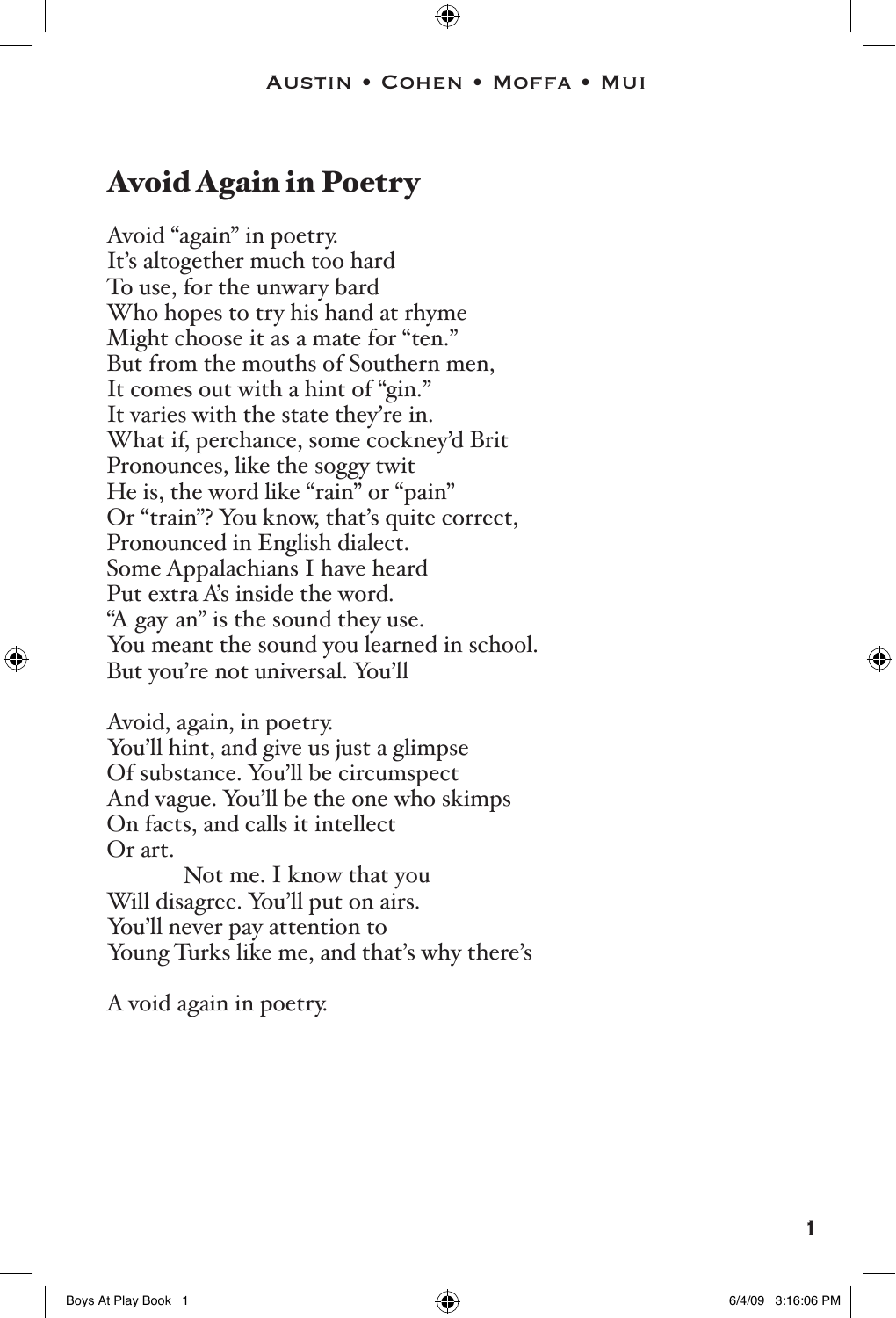#### Boys at Play

⊕

## Smart

*(Three composers, including the lyricist, have attempted to set this, without success. The musically-inclined reader is cordially invited to have at it.)*

Infantile self-expression modalities never appealed to me. I was employing the subjunctive mood before the age of three. To read a book by Gide or Cooke was my idea of playing. Which is all an obfuscating way of saying:

I'm smart. Off the chart. I debate over Plato And disprove Descartes. I laugh and I weep And I eat, drink and sleep, But I only feel truly corporeal When I'm writing sestinas, Discussing hyenas, Or reading a Times editorial. Though clever, I Would never try To set myself apart. But nu, What can I do? I'm smart.

I'm bright. Like a light. It's a weapon I'm wielding When fielding a fight. I consider the possible Ways I can gloss A belligerent self-petrifaction. I arrange my defenses Against consequences Before I begin to take action.

 $\overline{2}$ 

⊕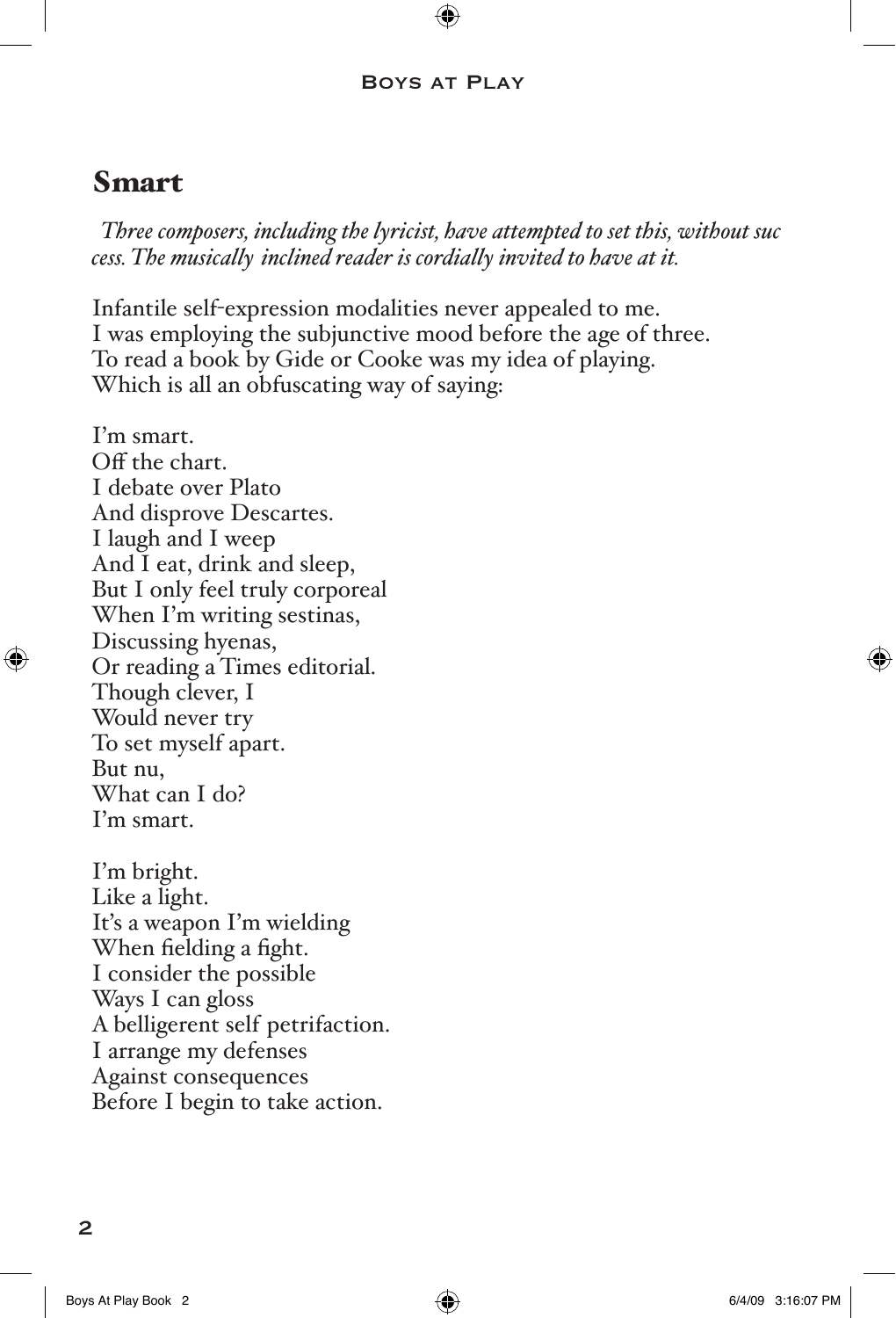#### Austin • Cohen • Moffa • Mui

⊕

There are those, of course, Who suppose I force The horse before the cart. But hey, What can I say? I'm really, Really smart.

There's no insecurity That I can't tap around. I mean, around which I can't tap. Who needs maturity When I make wraparound Rhymes in the tiniest snap?

It's strange, I don't change. And I'm sinking to thinking That here's my whole range. But who cares about that? I'll be pleasant and pat, Calm and cool and collected. Let others bounce checks And get bogged down in sex. I'll stay here within what's expected. I'm cold, I'm curt, On hold, unhurt, I'm closing off my heart. 'Cause I'm really, Really, Really, Really, Really, Really, Really, Really, Really…

Shit.

⊕

Boys At Play Book 3 6/4/09 3:16:07 PM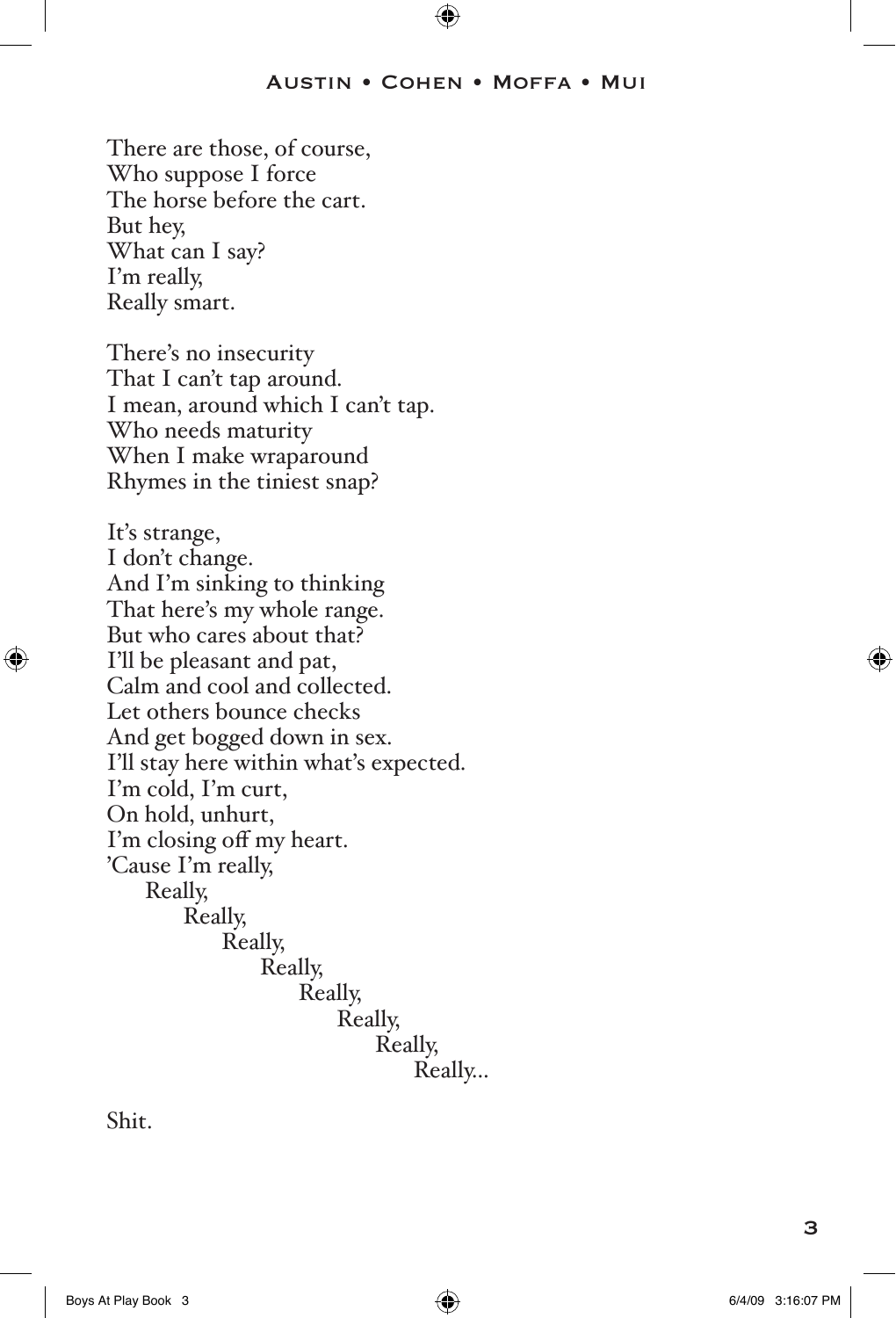$\bigoplus$ 



 $\bigoplus$ 

 $\bigoplus$